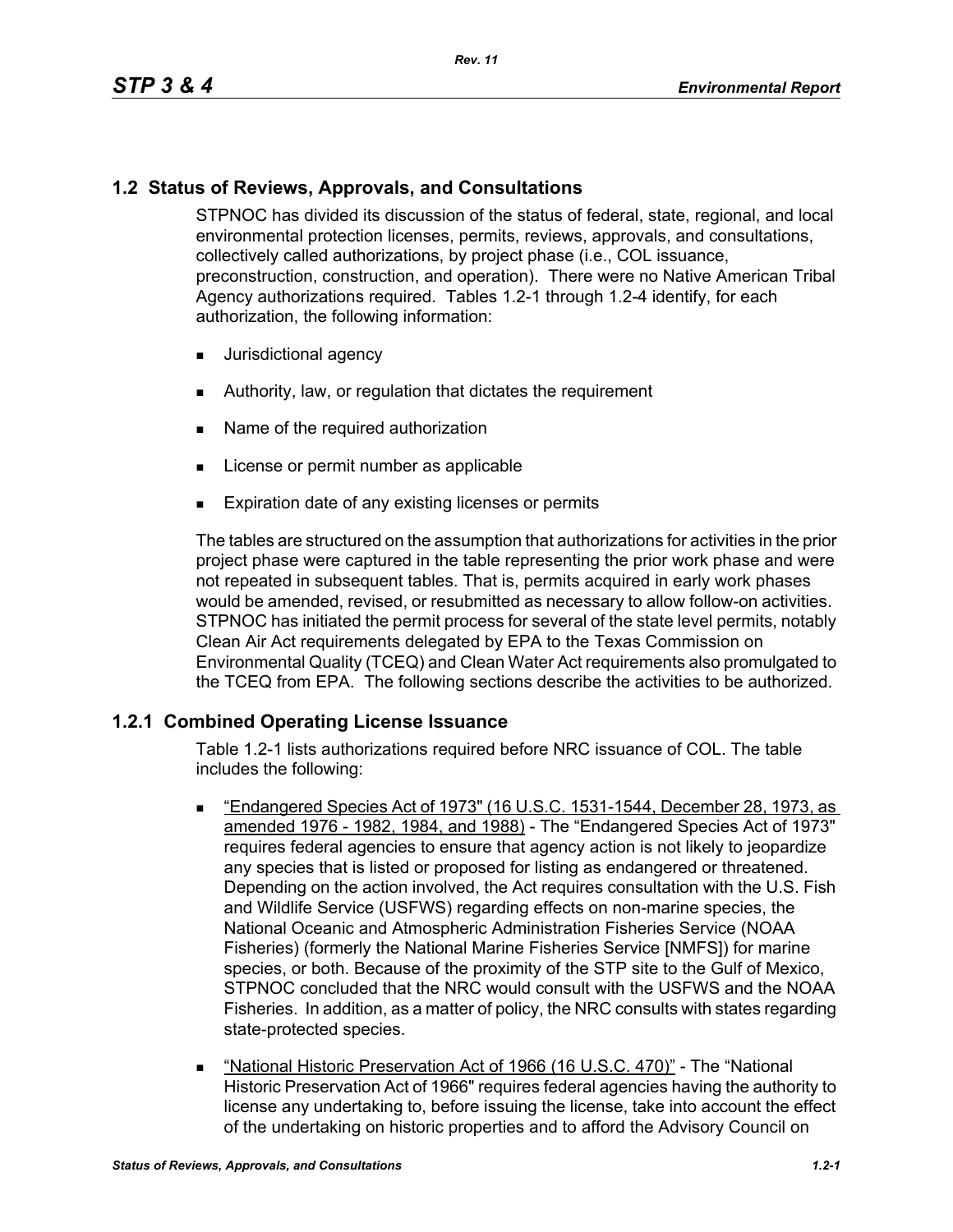Historic Preservation an opportunity to comment on the undertaking. Council regulations provide for establishing an agreement with any State Historic Preservation Officer (SHPO) to substitute state review for Council review (36 CFR 800). STPNOC anticipates that the NRC will consult with the Texas SHPO.

- The Federal Coastal Zone Management Act of 1972" (16USC1451-1456) "The Federal Coastal Zone Management Act" imposes requirements on applicants for a federal license to conduct an activity that could affect a state's coastal zone. The Act requires the applicant to certify to the licensing agency that the proposed activity would be consistent with the state's federally approved coastal zone management program. STPNOC certified the proposed project is consistent with the goals and policies of Texas' federally approved Coastal Management Plan on April 22, 2008. The Coastal Coordination Council concurred that the project was consistent with the goals and policies of the Texas Coastal Management Plan on June 9, 2008.
- "Clean Water Act" (33 U.S.C. 1251, et seg.) The Federal Water Pollution Control Act of 1948, also known as the Clean Water Act, Section 401, requires applicants for a federal license, if conducting an activity that might result in a discharge into navigable waters, to provide the licensing agency a certification from the state that the discharge will comply with applicable Clean Water Act requirements (33 U.S.C. 1341). STPNOC may consult with the TCEQ to secure any required certifications.

### **1.2.2 Preconstruction Activities**

Preconstruction activities may commence before issuance of a Limited Work Authorization (LWA) or COL. Pursuant to 10 CFR 50.10(c), "No person may begin the construction of a production or utilization facility on a site on which the facility is to be operated until that person has been issued either a construction permit under this part, a combined license under part 52 of this chapter, an ESP authorizing the activities under paragraph (d) of this section, or a LWA under paragraph (d) of this section." Activities that are considered construction are defined by 10 CFR 50.10(a)(1), whereas activities that do not constitute construction are defined by 10 CFR 50.10(a)(2). Activities not defined as construction may be conducted without prior NRC authorization.

As previously noted, COL applicants may begin certain preconstruction activities before issuance of a COL or LWA, including the following:

- **Preconstruction planning and exploration activities will include such site activities** as soil boring/sampling, installing monitoring wells, or installation of additional geophysical borings as defined in 10 CFR 50.10(a)(2) and the removal and/or relocation of existing facilities in the new plant footprint.
- Site preparation activities will include installation of temporary facilities, construction support facilities, service facilities, utilities, docking and unloading facilities, excavations for facility structures and foundations, and construction of structures, systems, or components (SSCs) that do not constitute construction as defined by 10 CFR 50.10(a)(1).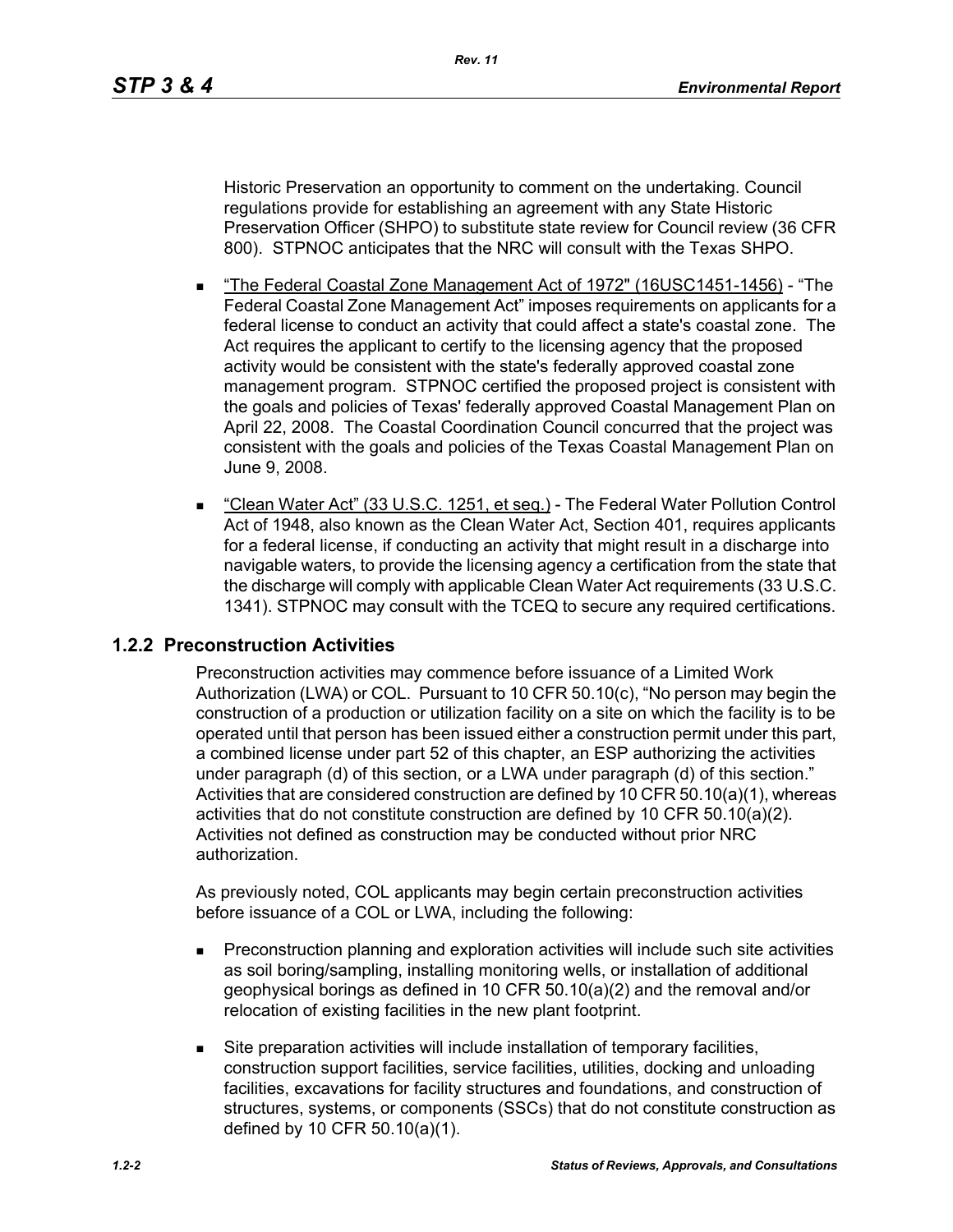Table 1.2-2 identifies authorizations required before initiation of preconstruction activities.

# **1.2.3 Construction Activities**

In accordance with 10 CFR 50.10(d)(1), "Any person to whom the Commission may otherwise issue either a license or permit under Sections 103, 104.b, or 185 of the Act for the facility of the type specified in  $\S$  50.21(b)(2),  $\S$  50.22, or a testing facility, may request an LWA allowing that person to perform the driving of piles, subsurface preparation, placement of backfill, concrete, or permanent retaining walls within an excavation, installation of the foundation, including placement of concrete, any or which are for systems, structures, or components (SSC) of the facility for which either a construction permit or combined license is otherwise required under paragraph (c) of this section."

STPNOC may seek NRC issuance of an LWA pursuant to 10 CFR 50.10(d) and seek the necessary authorizations required to perform construction activities defined under 10 CFR 50.10(a)(1).

Table 1.2-3 lists authorizations required before construction activities begin. STPNOC will not initiate these activities before obtaining an LWA or COL.

## **1.2.4 Operation**

Table 1.2-4 lists authorizations required prior to the start of operation.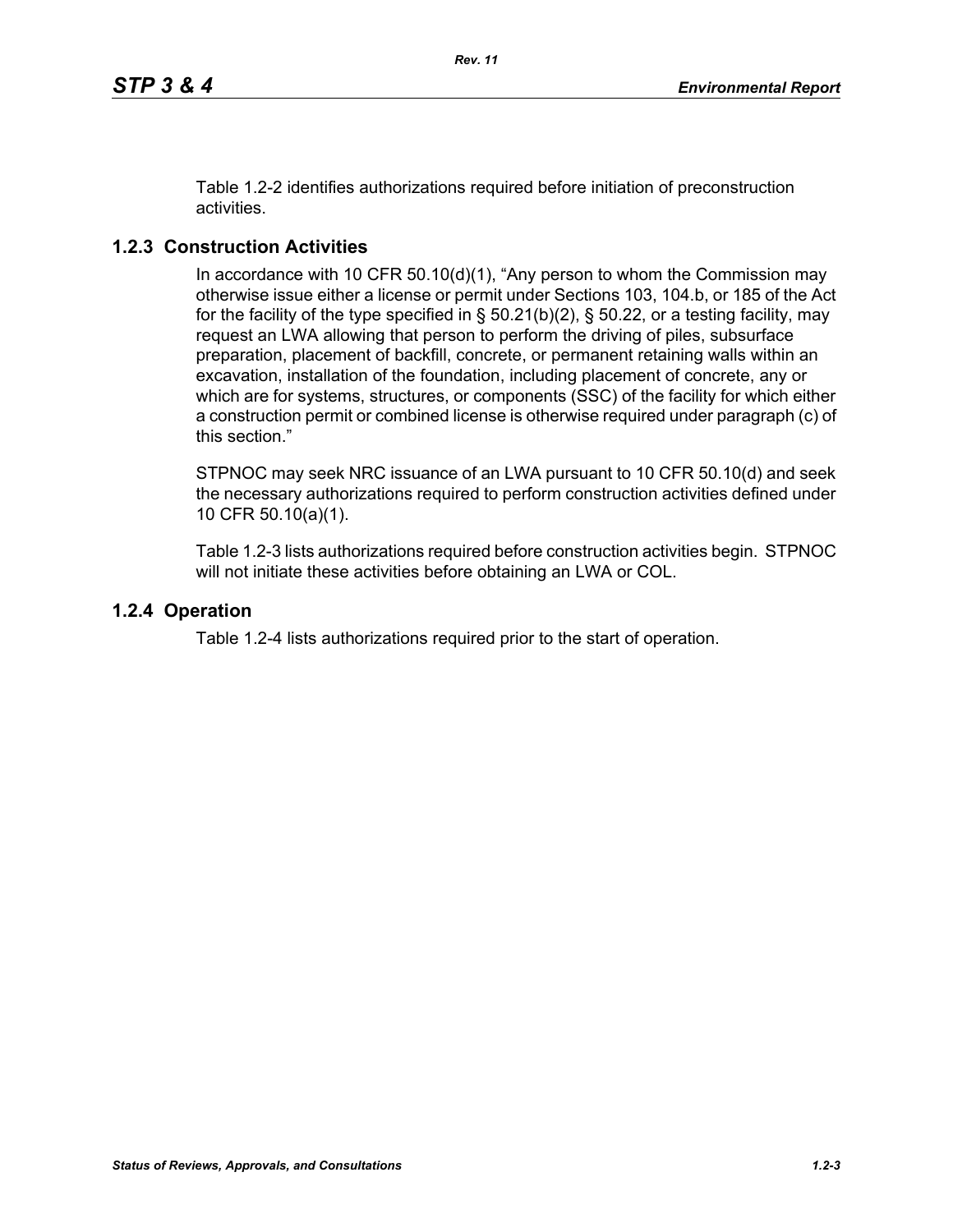| Item | <b>Agency</b>                                           | <b>Authority</b>                                                                                                                                                                   | <b>Requirement</b>                                                                                      | <b>Activity Covered</b>                                                                                                                                                                                                                                                                        | <b>Permit Issued or</b><br>Authorization<br><b>Obtained/Status</b>     |
|------|---------------------------------------------------------|------------------------------------------------------------------------------------------------------------------------------------------------------------------------------------|---------------------------------------------------------------------------------------------------------|------------------------------------------------------------------------------------------------------------------------------------------------------------------------------------------------------------------------------------------------------------------------------------------------|------------------------------------------------------------------------|
| 1.1  | <b>USFWS</b>                                            | Endangered Species Act of 1973                                                                                                                                                     | Consultation regarding<br>potential to adversely<br>impact protected<br>species (non-marine<br>species) | Concurrence with no adverse impact or<br>consultation on appropriate mitigation<br>measures<br><b>Triggering Activity:</b><br>Cannot modify habitat of endangered or<br>threatened species without authorization<br>from USFWS, including clearing of<br>vegetation or earth-moving activities | Complete. NRC will<br>need formal<br>consultation with<br><b>USFWS</b> |
| 1.2  | <b>NOAA</b><br><b>Fisheries</b>                         | Endangered Species Act of 1973                                                                                                                                                     | Consultation regarding<br>potential to adversely<br>impact protected<br>marine species                  | Concurrence with no adverse impact or<br>consultation on appropriate mitigation<br>measures                                                                                                                                                                                                    | Complete                                                               |
| 1.3  | <b>Texas</b><br>Historical<br>Commission<br>(THE)       | National Historic Preservation Act.<br>(36 Code of Federal Regulations<br>(CFR) 800), Texas Historical<br><b>Commission Texas Administrative</b><br>Code (T.A.C.) Title 13, Part 2 | Consultation regarding<br>potential to adversely<br>affect historic resources                           | Confirm site construction or operation<br>would not affect protected historic<br>resources<br><b>Triggering Activity:</b><br>Authorization must be obtained before<br>excavation or soil disturbance in area<br>where historic resources are located.                                          | Complete                                                               |
| 1.4  | NOAA, Texas<br>Coastal<br>Coordination<br>Council (CCC) | Coastal Zone Management Act,<br>Texas Coastal Management Plan<br>implemented through CCC                                                                                           | Consistency review                                                                                      | NRC license, any individual Section 404<br>permit.                                                                                                                                                                                                                                             | Complete                                                               |
| 1.5  | <b>TCEQ</b>                                             | Federal Clean Water Act (FCWA)<br>(33 United States Code (U.S.C.)<br>1251 et seq.). T.A.C. Title 30, Part<br>1, Chapter 307, 308                                                   | Section 401<br>Certification                                                                            | Certify that issuance of the COL will not<br>result in a violation of state water quality<br>standards.                                                                                                                                                                                        | <b>Certification Request</b><br>submitted 02/2009                      |

*1.2-4*

Status of Reviews, Approvals, and Consultations *Status of Reviews, Approvals, and Consultations*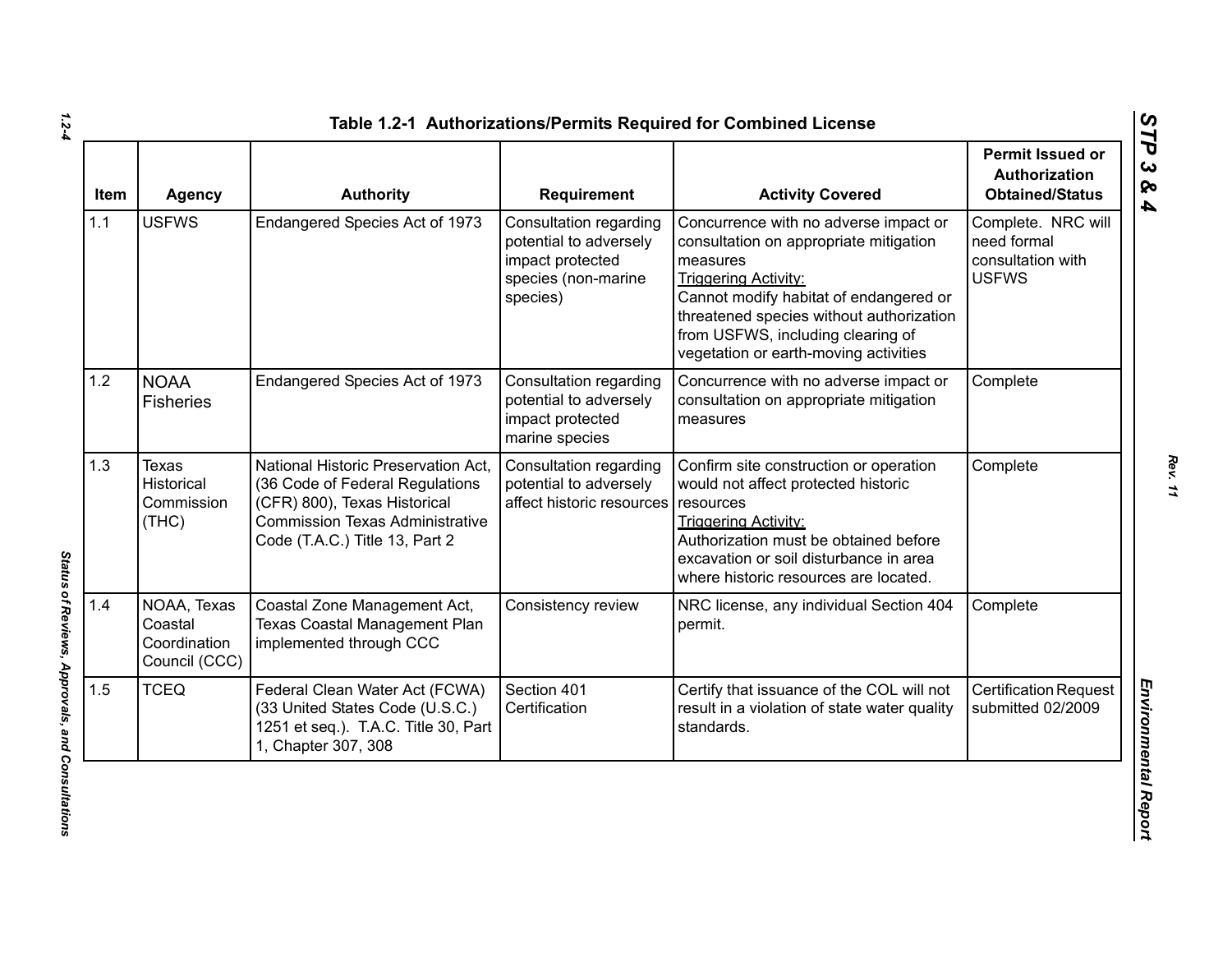| <b>DOE</b><br>Spent Fuel Contract<br>2008<br>Nuclear Waste Policy Act (42<br>DOE's Standard Contract for disposal of<br>U.S.C 10101 et seq.) and 10 CFR<br>spent nuclear fuel contained in 10 CFR<br>Part 961<br>Part 961 is being modified by the<br>Department. The Nuclear Energy<br>Institute (NEI) is actively engaged with | 1.6<br>DOE in revising the language in the |
|----------------------------------------------------------------------------------------------------------------------------------------------------------------------------------------------------------------------------------------------------------------------------------------------------------------------------------|--------------------------------------------|
| Standard Contract. It is expected that<br>this revision will be completed and the<br>Standard Contract will be entered into by<br>the end of 2008.                                                                                                                                                                               |                                            |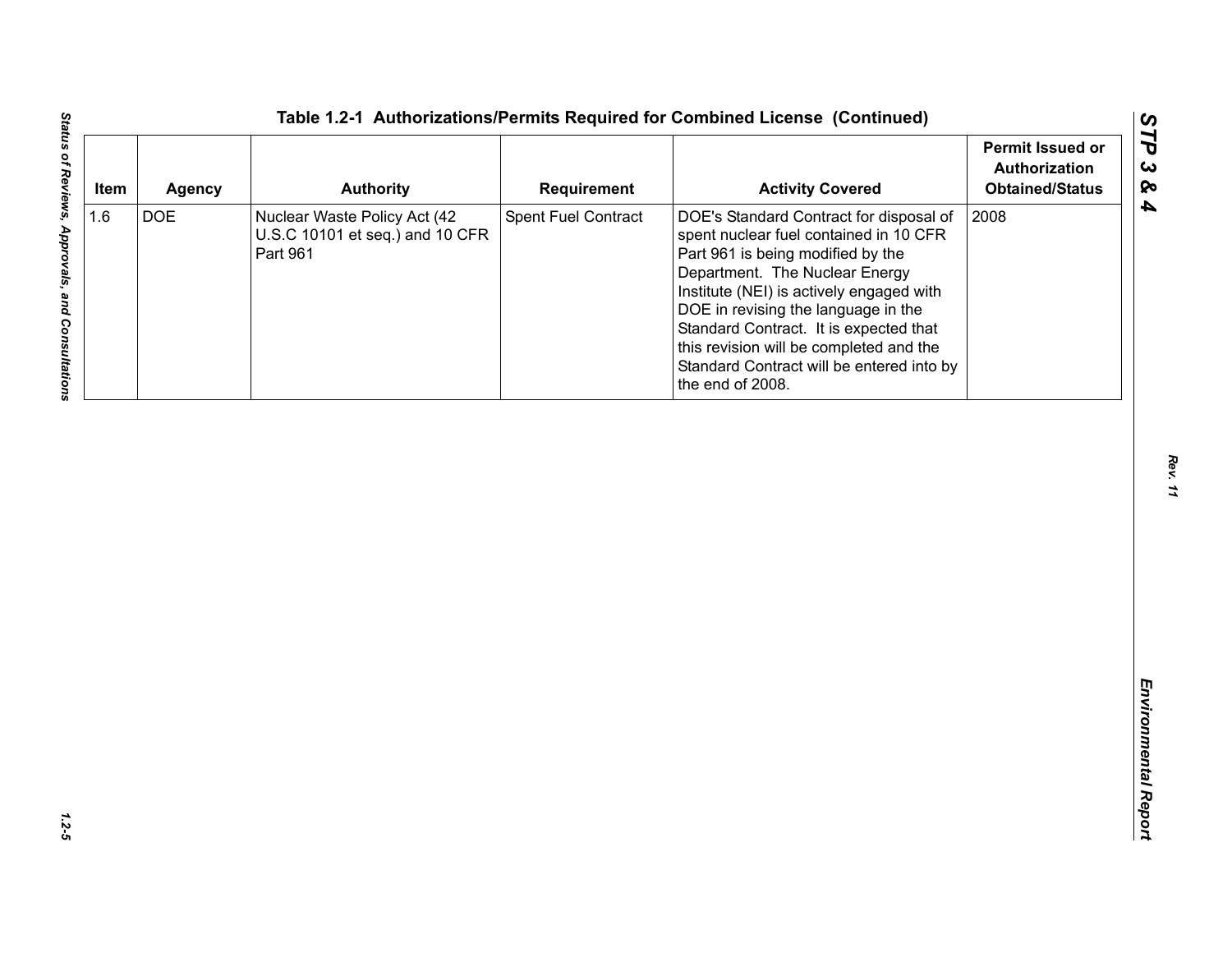| Item | <b>Agency</b>                                              | <b>Authority</b>                                                                                                  | Requirement                                                                                  | <b>Activity Covered</b>                                                                                                                                   | <b>Permit Issued or</b><br><b>Authorization</b><br><b>Obtained/Status</b> |
|------|------------------------------------------------------------|-------------------------------------------------------------------------------------------------------------------|----------------------------------------------------------------------------------------------|-----------------------------------------------------------------------------------------------------------------------------------------------------------|---------------------------------------------------------------------------|
| 2.1  | <b>USACE</b>                                               | FCWA, Section 404, 33 CFR 323                                                                                     | Section 404 Permit                                                                           | Disturbance or crossing wetland areas or<br>navigable waters                                                                                              | Permit<br><b>Determination</b><br>Request submitted<br>06/2009            |
| 2.2  | <b>USACE</b>                                               | FCWA, Section 404, 33 CFR 323                                                                                     | Dredge and Fill<br>Discharge Permit                                                          | Maintenance dredging of intake structure<br>on Colorado River<br>(Covered under current permit No. 14848<br>Exp. Date: 12/31/2009)                        | Renewal when<br>required                                                  |
| 2.3  | <b>USACE</b>                                               | <b>Rivers and Harbors Act</b>                                                                                     | Section 10 Permit                                                                            | Maintenance dredging of barge slip<br>(Covered under current permit No.<br>10570 Exp. Date: 12/31/2014)                                                   | Renewal when<br>required                                                  |
| 2.4  | <b>United States</b><br>Department of<br>Transportation    | 49 Code of FR 107, Subpart G<br><b>Registration for Hazardous</b><br><b>Materials Transportation</b>              | Certificate of<br>Registration                                                               | Renew existing two-year registration for<br>transportation of hazardous<br>(Covered under current permit No.<br>061506 551 0960P Exp. Date:<br>6/30/2008) | Renewal when<br>required                                                  |
| 2.5  | <b>USFWS</b>                                               | Migratory Bird Treaty Act, 50<br><b>CFR 21</b>                                                                    | Compliance with<br>requirements of Act                                                       | Adverse impacts on protected species<br>and/or their nests. To be performed<br>concurrently with item 1.1                                                 | Complete. NRC will<br>need formal<br>consultation with<br><b>USFWS</b>    |
| 2.6  | Federal<br>Aviation<br>Administration                      | 14 CFR 77                                                                                                         | <b>Construction Notice</b>                                                                   | Notice of erection of structures (>200 feet<br>high) potentially impacting air navigation                                                                 | 12/2011                                                                   |
| 2.7  | <b>Texas Parks</b><br>and Wildlife<br>Department<br>(TPWD) | Resource Protection (T.A.C. Title<br>31, Part 2, Chapter 69) Wildlife<br>(T.A.C. Title 31, Part 2,<br>Chapter 65) | Consultation regarding<br>potential to adversely<br>impact state listed<br>protected species | Adverse impacts on state listed protected<br>species and/or their habitat. To be<br>performed concurrently with item 1.1                                  | Complete                                                                  |

*1.2-6*

Status of Reviews, Approvals, and Consultations *Status of Reviews, Approvals, and Consultations* 

*Rev. 11*

*STP 3 & 4*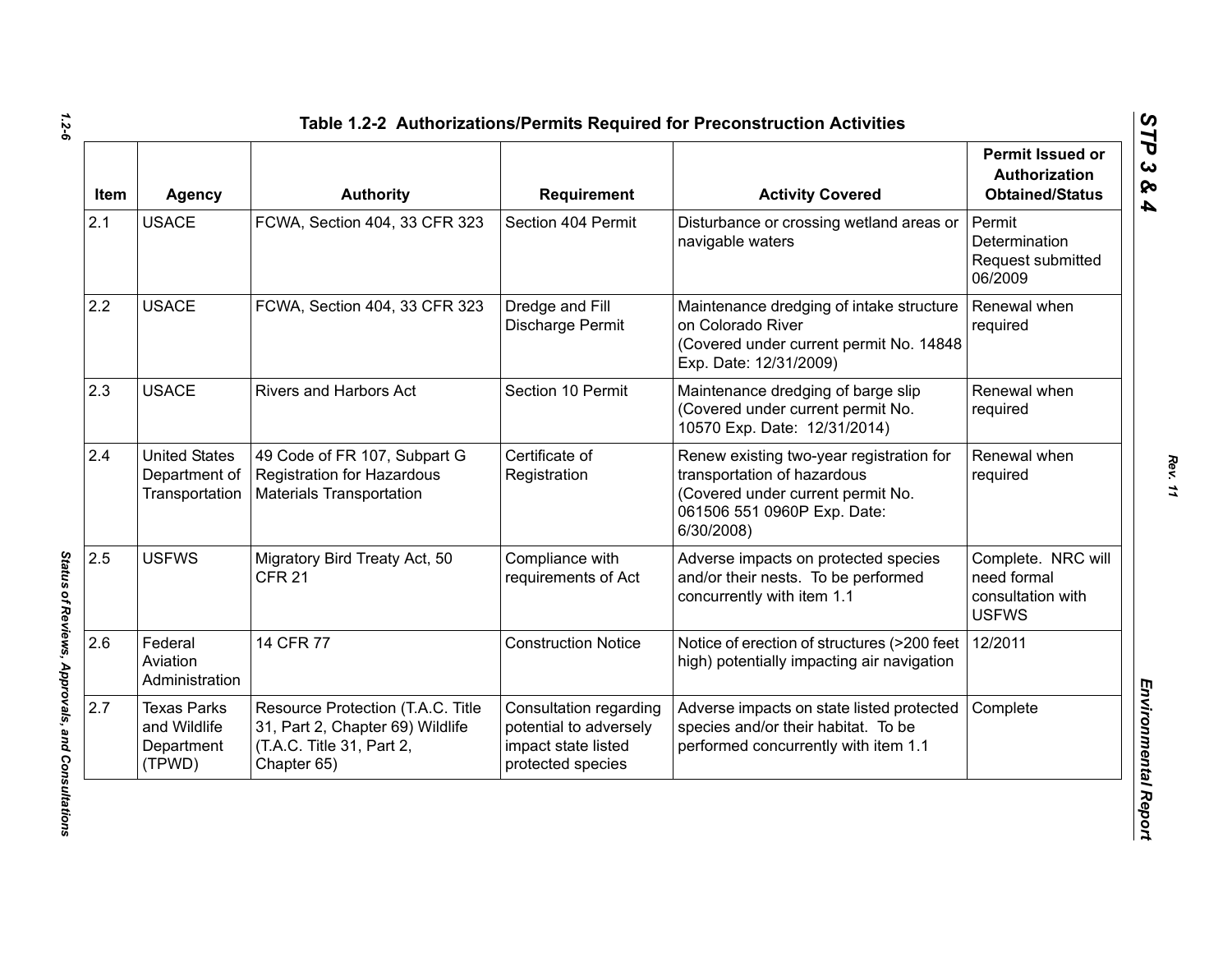| Item | <b>Agency</b>                                                    | <b>Authority</b>                                                                                                                | <b>Requirement</b>                                                                                                           | <b>Activity Covered</b>                                                                                                                                                                                                                                                                                             | <b>Permit Issued or</b><br><b>Authorization</b><br><b>Obtained/Status</b> |
|------|------------------------------------------------------------------|---------------------------------------------------------------------------------------------------------------------------------|------------------------------------------------------------------------------------------------------------------------------|---------------------------------------------------------------------------------------------------------------------------------------------------------------------------------------------------------------------------------------------------------------------------------------------------------------------|---------------------------------------------------------------------------|
| 2.8  | <b>TCEQ</b>                                                      | Federal Clean Air Act (FCAA),<br>General Air Quality Rules (T.A.C.<br>Title 30, Part 1, Chapter 101, 111,<br>116)               | <b>Air Quality Construction</b><br>Permit                                                                                    | Construction of air emission sources -<br>diesel combustion generator, diesel<br>generators, vents and other air sources<br>regulated by TCEQ<br><b>Triggering Activity:</b><br>Permit must be obtained before<br>excavation for or construction of<br>foundation or footings supporting air<br>emitting facilities | Complete                                                                  |
| 2.9  | <b>TCEQ</b>                                                      | FCAA, General Air Quality Rules<br>(T.A.C. Title 30, Part 1, Chapter<br>101, 111, 116)                                          | <b>Air Quality Construction</b><br>Permit                                                                                    | Construction air emission sources:<br>Concrete batch plant (CBP)<br>Sand blast facility and surfacing coating<br>facility<br><b>Triggering Activity:</b><br>Authorization must be obtained before<br>excavation for or construction of<br>foundation or footings supporting air<br>emitting facilities              | 12/2010 (Obtained<br>by Constructor)                                      |
| 2.10 | Texas<br>Department of<br><b>State Health</b><br><b>Services</b> | FCAA, 40 CFR Part 61, Subpart<br>M, Texas Asbestos Health<br>Protection (T.A.C. Title 25, Part 1,<br>Chapter 295, Subchapter C) | Notice of intent for<br>asbestos renovation,<br>encapsulation, or<br>demolition                                              | Building demolition or renovation<br>activities and asbestos abatement<br>projects                                                                                                                                                                                                                                  | As required                                                               |
| 2.11 | <b>TCEQ</b>                                                      | FCWA, Texas Water Code (TWC)<br>Chapter 26; T.A.C. Title 30, Part 1,<br>Chapter 205, 279, 307, 308                              | Renewal of or<br>amendment to existing<br><b>Texas Pollutant</b><br><b>Discharge Elimination</b><br>System (TPDES)<br>Permit | Regulates discharge of pollutants to<br>surface water<br><b>Triggering Activity:</b><br>Amended TPDES permit must be issued<br>prior to excavation for or construction of<br>foundation or footings to support<br>wastewater treatment plant components<br>for expanded capacity.                                   | 12/2009                                                                   |

 $1.2 - 7$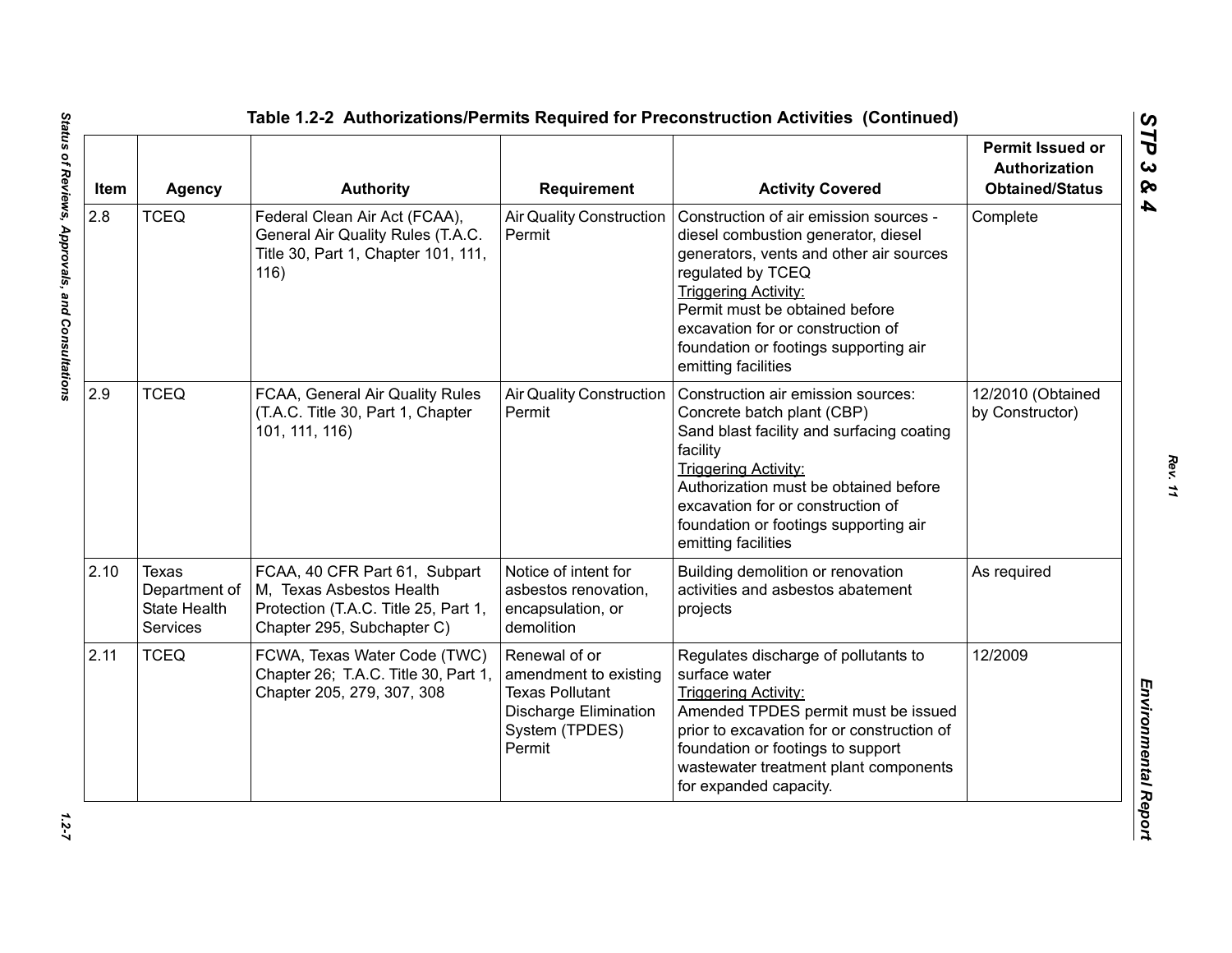| Item | <b>Agency</b>                                                                      | <b>Authority</b>                               | Requirement                                                                                                      | <b>Activity Covered</b>                                                                                                                                                                                                                                                                                                                                                | <b>Permit Issued or</b><br>Authorization<br><b>Obtained/Status</b> |
|------|------------------------------------------------------------------------------------|------------------------------------------------|------------------------------------------------------------------------------------------------------------------|------------------------------------------------------------------------------------------------------------------------------------------------------------------------------------------------------------------------------------------------------------------------------------------------------------------------------------------------------------------------|--------------------------------------------------------------------|
| 2.12 | <b>TCEQ</b>                                                                        | FCWA, TWC Chapter 26                           | General Permit for<br><b>Storm Water</b><br><b>Discharges Associated</b><br><b>With Construction</b><br>Activity | Discharge storm water from site during<br>construction<br><b>Triggering Activity:</b><br>Authorization must be obtained prior to<br>exposure of soils from activities such as<br>clearing, grading and excavating.                                                                                                                                                     | 10/2009 (Obtained<br>by Constructor)                               |
| 2.13 | <b>TCEQ</b>                                                                        | T.A.C. Title 30, Part 1, Chapter 290           | TCEQ approval of<br>modification of public<br>water system                                                       | Modify treatment, storage, distribution of<br>potable water system as needed for<br>expansion<br>Approval of plans and specifications or<br>TCEQ determination that approval is not<br>required must occur before construction<br>commences on any new or expanded<br>component of water system, including<br>water well, storage, treatment or<br>distribution lines. | As required                                                        |
| 2.14 | <b>Coastal Plains</b><br>Groundwater<br>Conservation<br><b>District</b><br>(CPGCD) | Rules of the CPGCD, Chapter 3,<br>Subchapter A | <b>Groundwater Well</b><br>Permit                                                                                | New groundwater well installation and<br>operation                                                                                                                                                                                                                                                                                                                     | As required                                                        |
| 2.15 | <b>TCEQ</b>                                                                        | FCWA, TWC, Ch. 26                              |                                                                                                                  | TPDES General Permit   Discharge of uncontaminated<br>groundwater encountered during<br>construction will be included in TPDES<br>General Permit for construction activities                                                                                                                                                                                           | 12/2009 (Obtained<br>by Constructor)                               |
| 2.16 | <b>CPGCD</b>                                                                       | Rules of the CPGCD, Chapter 8                  | Capping and plugging<br>of groundwater wells                                                                     | Capping and plugging of monitoring wells<br>at completion of subsurface investigation                                                                                                                                                                                                                                                                                  | As required                                                        |
| 2.17 | <b>TCEQ</b>                                                                        | T.A.C. Title 30, Part 1, Chapter 334           | Certificate of Annual<br><b>Tank Registration</b>                                                                | All underground storage tanks that are in<br>use or capable of being used for<br>petroleum products and certain<br>chemicals                                                                                                                                                                                                                                           | As required                                                        |

Status of Reviews, Approvals, and Consultations *Status of Reviews, Approvals, and Consultations*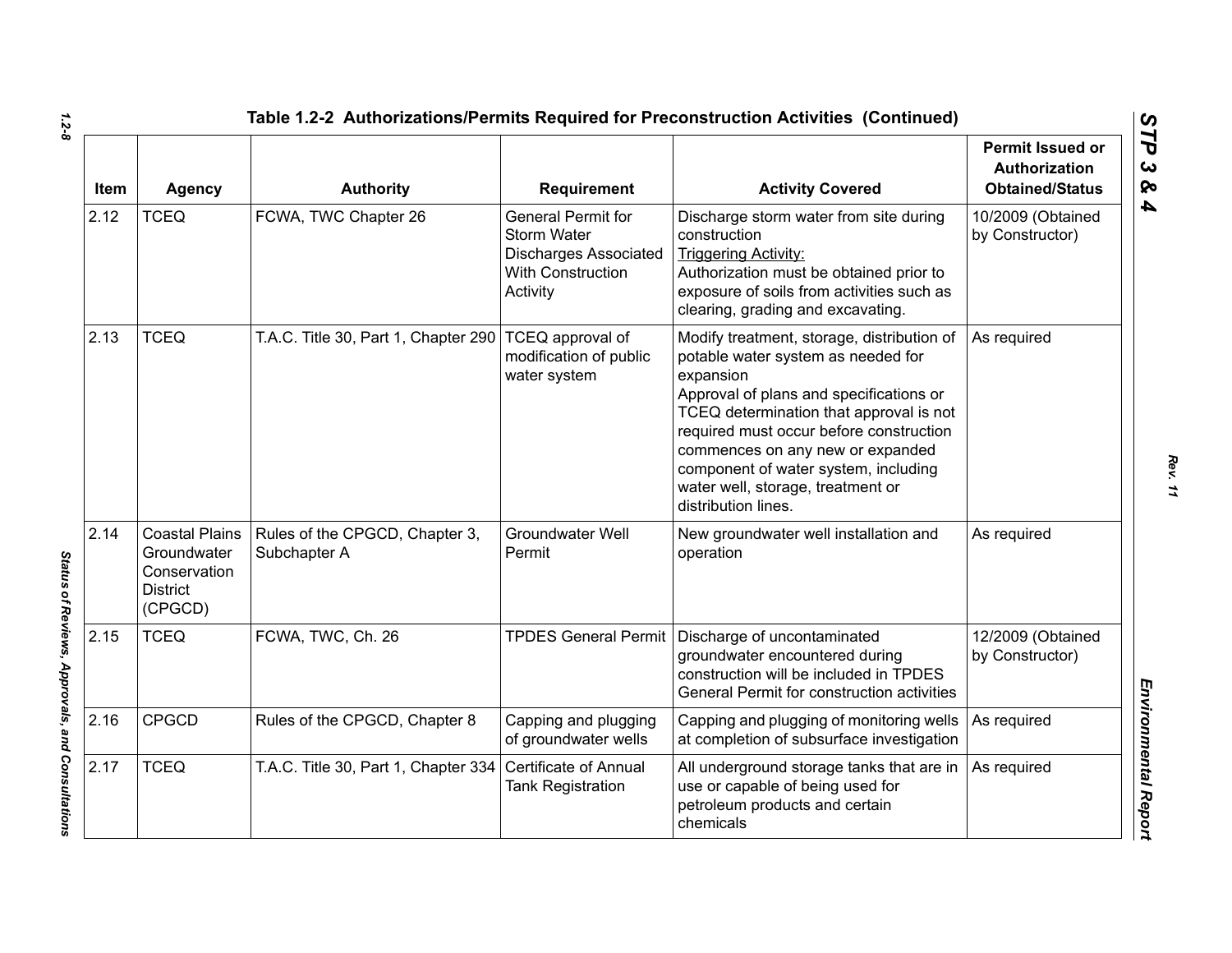| Item | <b>Agency</b>       | <b>Authority</b>                                               | <b>Requirement</b>                                            | <b>Activity Covered</b>                                                                                                                                                                | <b>Permit Issued or</b><br><b>Authorization</b><br><b>Obtained/Status</b> |
|------|---------------------|----------------------------------------------------------------|---------------------------------------------------------------|----------------------------------------------------------------------------------------------------------------------------------------------------------------------------------------|---------------------------------------------------------------------------|
| 2.18 | <b>TCEQ</b>         | T.A.C. Title 30, Part 1, Chapter 335 Notice of Registration    |                                                               | Onsite disposal of Class III industrial solid<br>waste consisting of earth and earth-like<br>products, concrete, rock, bricks, and land<br>clearing debris<br>(Registration No. 30651) | As required                                                               |
| 2.19 | <b>TCEQ</b>         | T.A.C. Title 30, Part 1, Chapter 335 Notice of Registration    |                                                               | Offsite disposal of industrial solid wastes<br>(Registration No. 30651)                                                                                                                | As required                                                               |
| 2.20 | <b>TCEQ</b>         | T.A.C. Title 30, Part 1,<br>Chapter 295, 297                   | <b>Water Rights</b>                                           | Use of additional makeup water from<br>Colorado River (Covered under existing<br>water rights:<br>(Registration No. 14-5437)                                                           | Complete                                                                  |
| 2.21 | <b>TCEQ</b>         | T.A.C. Title 30, Part 1, Chapter 350                           | <b>Texas Risk Reduction</b><br>Program                        | Relocation of hazardous waste<br>accumulation area                                                                                                                                     | Not Applicable                                                            |
| 2.22 | <b>TCEQ</b>         | T.A.C. Title 30, Part 1, Chapter<br>321; FCWA; TWC, Chapter 26 | Notice of Registration                                        | Relocation of existing pond related to car<br>wash and vehicle washdown                                                                                                                | 12/2010                                                                   |
| 2.23 | Matagorda<br>County | Flood Plain Management Plan C<br>Zone Requirements             | <b>Land Disturbing Activity</b><br>and Construction<br>Permit | Land disturbing activities within the<br>boundaries of Matagorda County<br>including new construction and<br>renovation of buildings                                                   | As required                                                               |
| 2.24 | <b>NRC</b>          | 10 CFR 30                                                      | <b>Byproduct license</b>                                      | Approval to possess special nuclear<br>material (SNM)                                                                                                                                  | 01/2012                                                                   |
| 2.25 | <b>NRC</b>          | 10 CFR 70                                                      | Special Nuclear<br><b>Materials License</b>                   | Approval to possess fuel                                                                                                                                                               | 01/2012                                                                   |

 $1.2 - 9$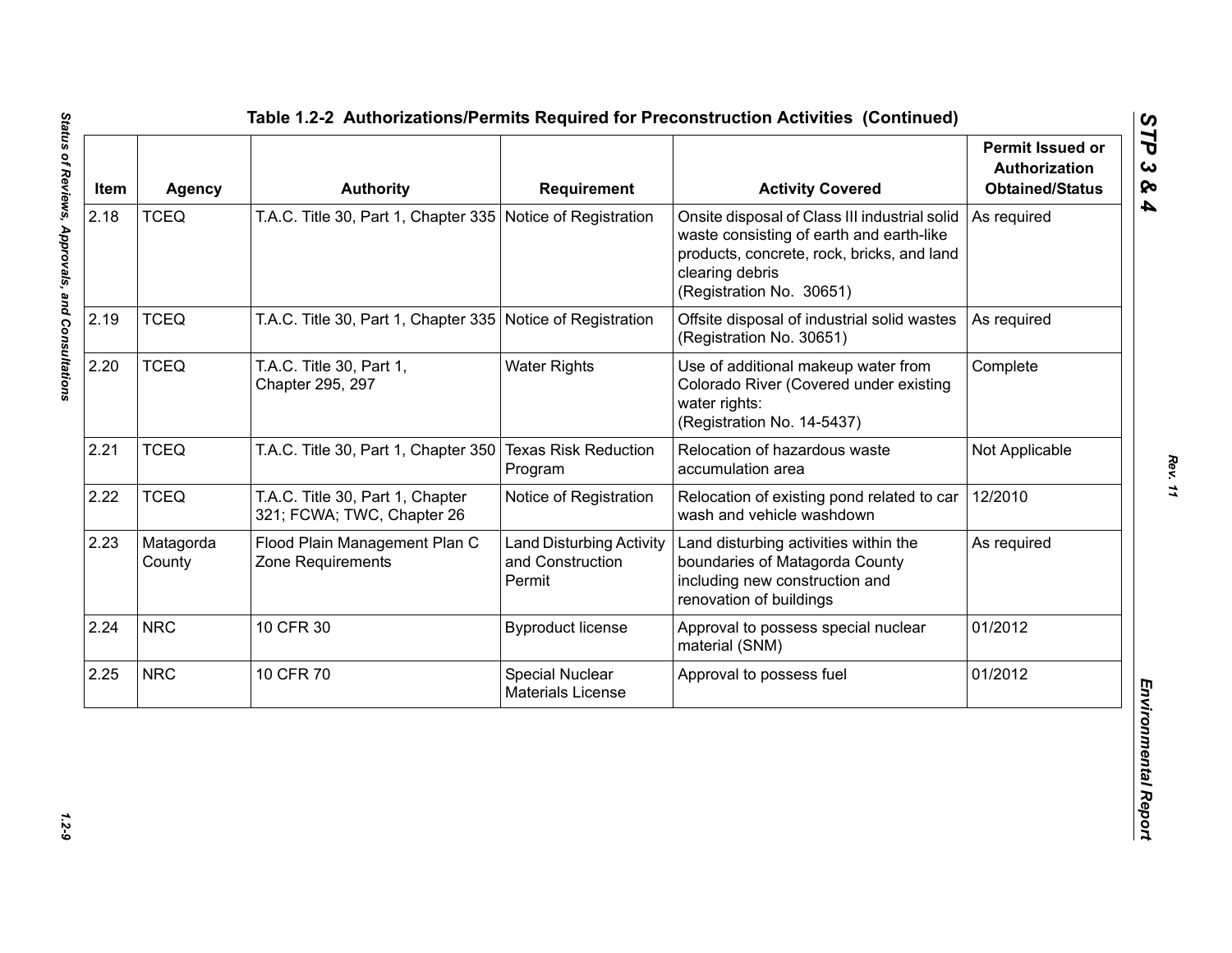| Item | <b>Agency</b> | <b>Authority</b>                                                                                                                 | <b>Requirement</b>                                                                       | <b>Activity Covered</b>                                                                                                                                                                                                      | <b>Permit Issued or</b><br><b>Authorization</b><br><b>Obtained/Status</b> |
|------|---------------|----------------------------------------------------------------------------------------------------------------------------------|------------------------------------------------------------------------------------------|------------------------------------------------------------------------------------------------------------------------------------------------------------------------------------------------------------------------------|---------------------------------------------------------------------------|
| 2.26 | <b>TCEQ</b>   | T.A.C. Title 30, Part 1, Chapter 312 Revision of existing                                                                        | onsite sludge disposal<br>permit                                                         | Possible need to relocate and/or expand<br>area for land application of sewage<br>sludge<br><b>Triggering Activity:</b><br>Permit amendment must be issued prior<br>to first application of sewage sludge at<br>new location | 8/2008 Permit<br>Expires. No<br>Renewal Required.                         |
| 2.27 | <b>TCEQ</b>   | Federal Clean Water Act (FCWA)<br>(33 United States Code (U.S.C.)<br>1251 et seq.). T.A.C. Title 30, Part<br>1, Chapter 307, 308 | Section 401<br>Certification                                                             | Compliance with water quality standards<br>Any additional TCEQ requirements will<br>be incorporated into individual Section<br>404 permit.                                                                                   | See Item 2.1                                                              |
| 2.28 | <b>TCEQ</b>   | T.A.C. Title 30, Part 1, Chapter 290                                                                                             | Revision or new permit<br>to operate a public<br>water system - Notice<br>of Termination | Operate a public noncommunity water<br>system (if required for Site Redress)                                                                                                                                                 | As required                                                               |
| 2.29 | <b>CPGCD</b>  | Rules of the CPGCD, Chapter 8                                                                                                    | Capping and plugging<br>of groundwater wells                                             | Capping and plugging of monitoring wells<br>at completion of subsurface investigation<br>(If required for Site Redress)                                                                                                      | As required                                                               |
| 2.30 | <b>TCEQ</b>   | RCRA, T.A.C. Title 30, Part 1,<br>Chapter 334                                                                                    | <b>Certificate of Annual</b><br>Tank Registration -<br>Notice of Termination             | All underground storage and<br>aboveground storage tanks that are in<br>use or capable of being used for<br>petroleum products and certain<br>chemicals. Tank removal/abandonment<br>(if required for Site Redress)          | As required                                                               |

*1.2-10*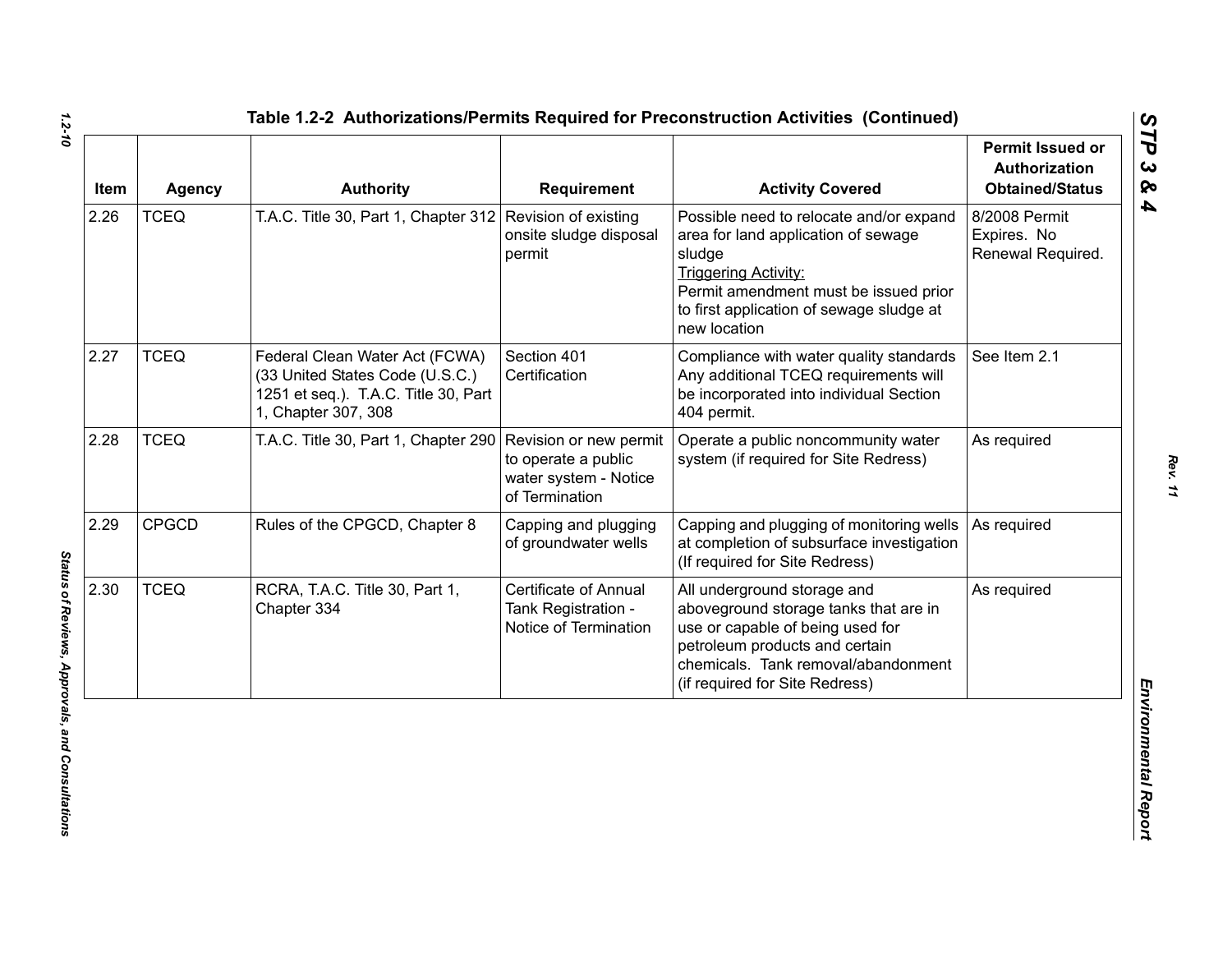| Item | <b>Agency</b>                                                                     | <b>Authority</b>                                                                                                  | <b>Requirement</b>                                                                           | <b>Activity Covered</b>                                                                                                   | <b>Permit Issued or</b><br>Authorization<br><b>Obtained/Status</b> |
|------|-----------------------------------------------------------------------------------|-------------------------------------------------------------------------------------------------------------------|----------------------------------------------------------------------------------------------|---------------------------------------------------------------------------------------------------------------------------|--------------------------------------------------------------------|
| 3.1  | <b>NRC</b>                                                                        | 10 CFR 52, Subpart C or 10 CFR<br>50.10(d)                                                                        | COL                                                                                          | Safety-related and important to safety<br>construction for a nuclear power facility                                       | 01/2012                                                            |
| 3.2  | <b>NRC</b>                                                                        | Atomic Energy Act (AEA), 10 CFR<br>51, 10 CFR 52.17                                                               | <b>EIS</b>                                                                                   | Environmental effects of construction and<br>operation of a reactor                                                       | Purpose of this<br>submittal                                       |
| 3.3  | <b>USFWS</b>                                                                      | Migratory Bird Treaty Act, 50<br><b>CFR 21</b>                                                                    | Compliance with<br>requirements of Act                                                       | Adverse impacts on protected species<br>and/or their nests. To be performed<br>concurrently with Item 1.1.                | See Item 1.1                                                       |
| 3.4  | <b>TPWD</b>                                                                       | Resource Protection (T.A.C. Title<br>31, Part 2, Chapter 69) Wildlife<br>(T.A.C. Title 31, Part 2,<br>Chapter 65) | Consultation regarding<br>potential to adversely<br>impact state listed<br>protected species | Adverse impacts on state listed protected<br>species and/or their habitat. To be<br>performed concurrently with Item 1.1. | See Item 1.1                                                       |
|      | [1] Assumes STPNOC obtained the authorizations/permits identified in Table 1.2-2. |                                                                                                                   |                                                                                              |                                                                                                                           |                                                                    |
|      |                                                                                   |                                                                                                                   |                                                                                              |                                                                                                                           |                                                                    |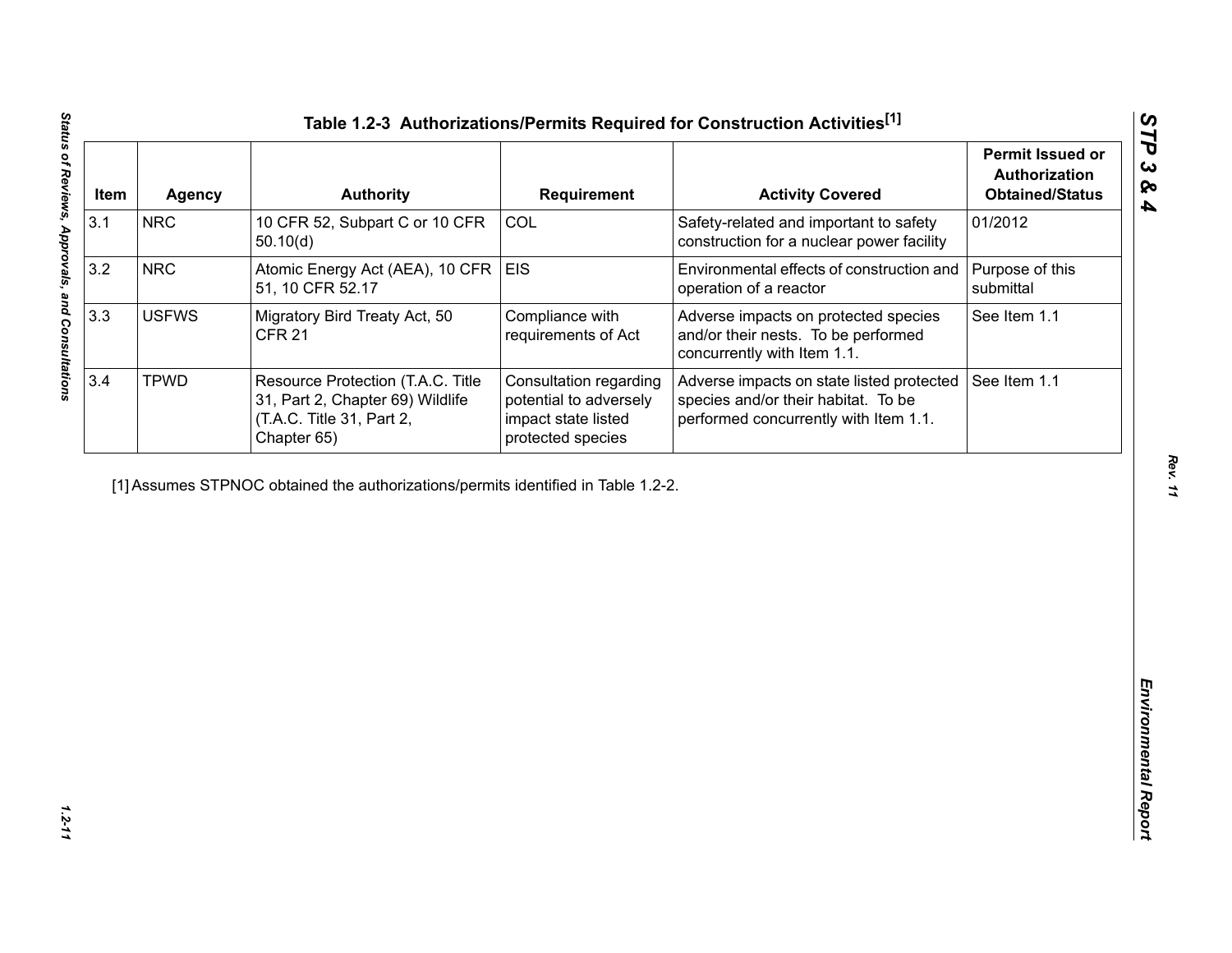| Item | <b>Agency</b> | <b>Authority</b>                                                 | Requirement                                  | <b>Activity Covered</b>                                                                                                           | Permit Issued or<br>Authorization<br><b>Obtained/Status</b>        |
|------|---------------|------------------------------------------------------------------|----------------------------------------------|-----------------------------------------------------------------------------------------------------------------------------------|--------------------------------------------------------------------|
| 4.1  | <b>TCEQ</b>   | FCWA, T.A.C. Title 30, Part 1,<br>Chapter 307, 308, 309, and 317 | Amendment to existing<br><b>TPDES Permit</b> | Regulates limits of pollutants in liquid<br>discharge to surface water<br>TPDES Permit No. 01908. Expiration<br>date: 12/1/09.    | As required or as<br>discharge<br>information becomes<br>available |
| 4.2  | <b>TCEQ</b>   | Revision of existing Title V<br><b>Operating Permit</b>          | Operation of air<br>emission sources         | Update existing permit as necessary<br>(Permit No.: 0801 Expiration Date:<br>1/25/2011                                            | As required or as<br>emissions<br>information becomes<br>available |
| 4.3  | <b>CPGCD</b>  | Rules of the CPGCD, Chapter 3,<br>Subchapter A, B                | <b>Groundwater Well</b><br>Permit            | Installation and operation of new<br>groundwater well(s)                                                                          | As required                                                        |
| 4.4  | <b>TCEQ</b>   | T.A.C. Title 30, Part 1,<br>Chapter 295, 297                     | <b>Water Rights</b>                          | Use of additional makeup water from<br>Colorado River (Covered under existing<br>water rights)                                    | See 2.21                                                           |
| 4.5  | <b>TCEQ</b>   | T.A.C. Title 30, Part 1, Chapter 335 Revision/new permit for     | Industrial/Hazardous<br>Waste                | Industrial/Hazardous waste generation,<br>storage, and disposal activities                                                        | As required                                                        |
| 4.6  | <b>TCEQ</b>   | T.A.C. Title 30, Part 1, Chapter 327                             | Spill Prevention and<br>Control              | Procedures for reporting spills of<br>hazardous materials on site<br>(Covered in the STPEGS Integrated Spill<br>Contingency Plan) | As required                                                        |
| 4.7  | <b>TCEQ</b>   | T.A.C. Title 30, Part 1, Chapter 328   Waste Minimization        | and Recycling                                | Program for waste reduction<br>(Covered in the STPEGS Source<br>Reduction and Waste minimization<br>Program)                      | As required                                                        |

*STP 3 & 4*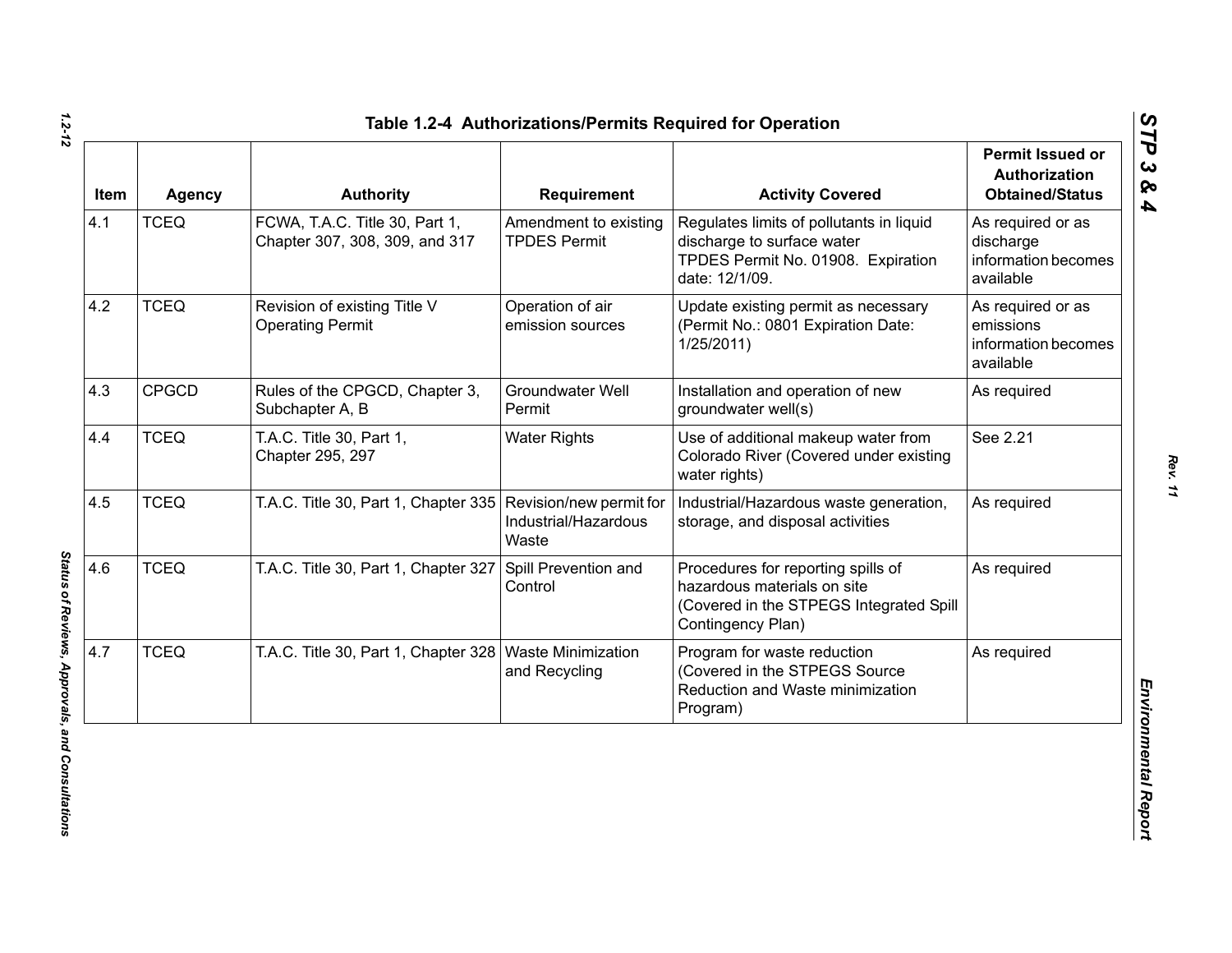| Item | <b>Agency</b>                                                                                                                | <b>Authority</b>                                                                    | <b>Requirement</b>                                                                                                     | <b>Activity Covered</b>                                                                                                                                                                                                                                                               | <b>Permit Issued or</b><br><b>Authorization</b><br><b>Obtained/Status</b> |
|------|------------------------------------------------------------------------------------------------------------------------------|-------------------------------------------------------------------------------------|------------------------------------------------------------------------------------------------------------------------|---------------------------------------------------------------------------------------------------------------------------------------------------------------------------------------------------------------------------------------------------------------------------------------|---------------------------------------------------------------------------|
| 4.8  | State of<br><b>Tennessee</b><br>Department of<br>Environment<br>and<br>Conservation<br>Division of<br>Radiological<br>Health | Tennessee Department of<br><b>Environment and Conservation</b><br>Rule 1200-2-10.32 | Revision of existing<br><b>Tennessee Radioactive</b><br>Waste License-for-<br>Delivery                                 | Transportation of radioactive waste into<br>the state of Tennessee                                                                                                                                                                                                                    | If required                                                               |
| 4.9  | State of Utah<br>Department of<br>Environmental<br>Quality<br>Division of<br>Radiation<br>Control                            | R313-26 of the Utah Radiation<br><b>Control Rules</b>                               | Revision of existing<br><b>General Site Access</b><br>Permit                                                           | Transportation of radioactive materials<br>into the State of Utah                                                                                                                                                                                                                     | If required                                                               |
| 4.10 | <b>TCEQ</b>                                                                                                                  | Multi-sector storm water Permit                                                     | Revision of Storm<br><b>Water Pollution</b><br><b>Prevention Plan</b>                                                  | Areas meeting the definition of industrial<br>activity to be added to current program                                                                                                                                                                                                 | As required                                                               |
| 4.11 | <b>NRC</b>                                                                                                                   | 10 CFR 51                                                                           | Environmental<br><b>Protection Regulations</b><br>for Domestic Licensing<br>and Related Regulatory<br><b>Functions</b> | This part contains environmental<br>protection regulations applicable to<br>NRC's domestic licensing and related<br>regulatory functions. Subject to certain<br>limitations described in this part, these<br>regulations implement Section 102(2) of<br>the NEPA of 1969, as amended. | If required                                                               |
| 4.12 | <b>NRC</b>                                                                                                                   | 10 CFR 61                                                                           | Licensing<br>Requirements for Land<br>Disposal of Radioactive<br>Wastes                                                | The regulations in this Part establish<br>procedures, criteria, and terms and<br>conditions for the licensing of land<br>disposal facilities intended to contain<br>byproduct source, and SNM.                                                                                        | If required                                                               |

 $1.2 - 13$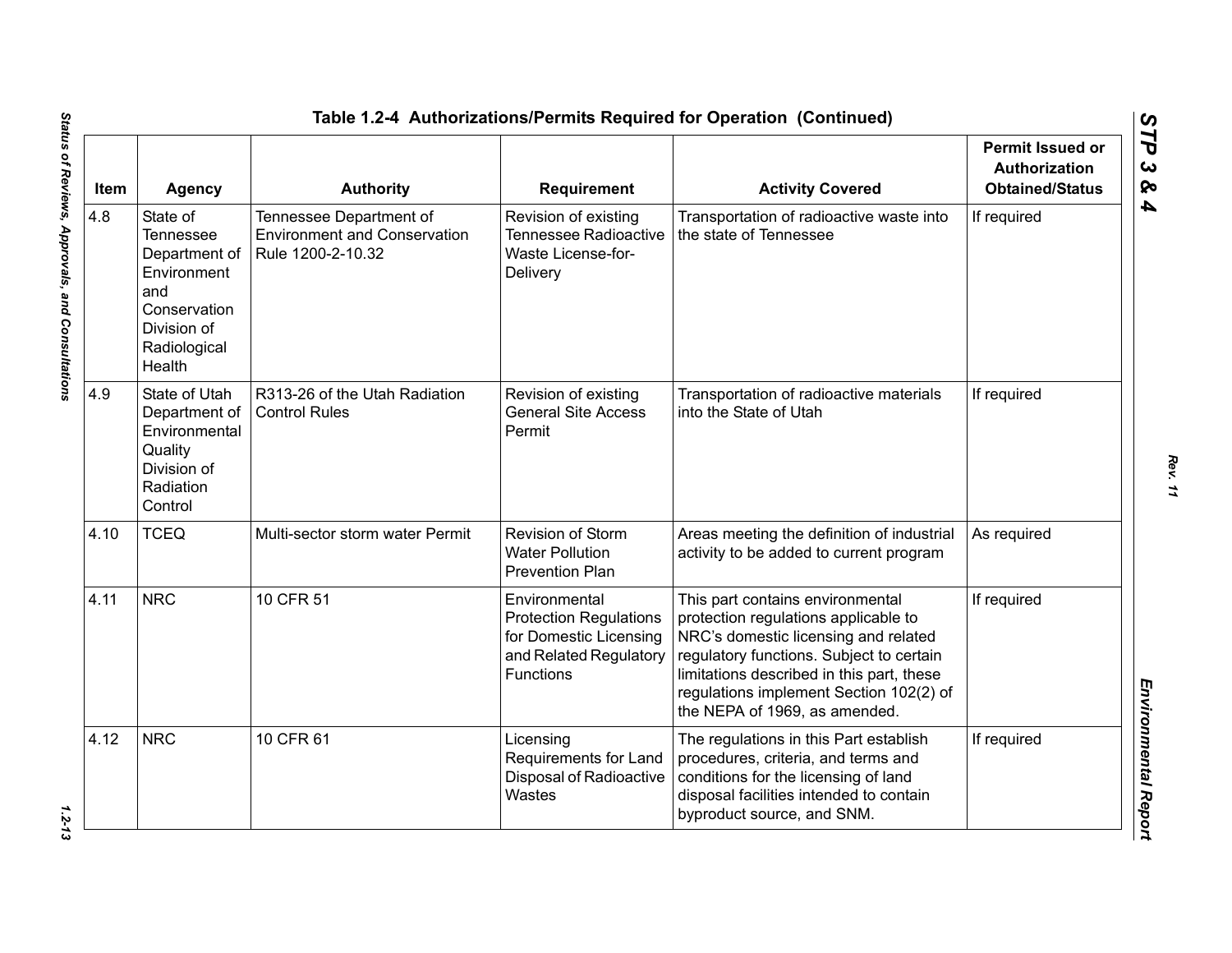| Item | <b>Agency</b> | <b>Authority</b> | Requirement                                                | <b>Activity Covered</b>                                                                                                                                                                                                                                                                                                                                                                                                                                                             | <b>Permit Issued or</b><br>Authorization<br><b>Obtained/Status</b> |
|------|---------------|------------------|------------------------------------------------------------|-------------------------------------------------------------------------------------------------------------------------------------------------------------------------------------------------------------------------------------------------------------------------------------------------------------------------------------------------------------------------------------------------------------------------------------------------------------------------------------|--------------------------------------------------------------------|
| 4.13 | <b>NRC</b>    | 10 CFR 71        | Packaging and<br>Transportation of<br>Radioactive Material | The regulations in this part provide<br>requirements, procedures, and standards<br>for packaging, preparation for shipment,<br>and transportation of licensed material. It<br>provides the requirements for an<br>application for NRC approval of a<br>transportation package and the standards<br>for packages, including lifting and tie<br>down standards, radiation standards, and<br>requirements for fissile material,<br>irradiated nuclear fuel, and plutonium<br>packages. | If required                                                        |
|      |               |                  |                                                            |                                                                                                                                                                                                                                                                                                                                                                                                                                                                                     |                                                                    |
|      |               |                  |                                                            |                                                                                                                                                                                                                                                                                                                                                                                                                                                                                     |                                                                    |